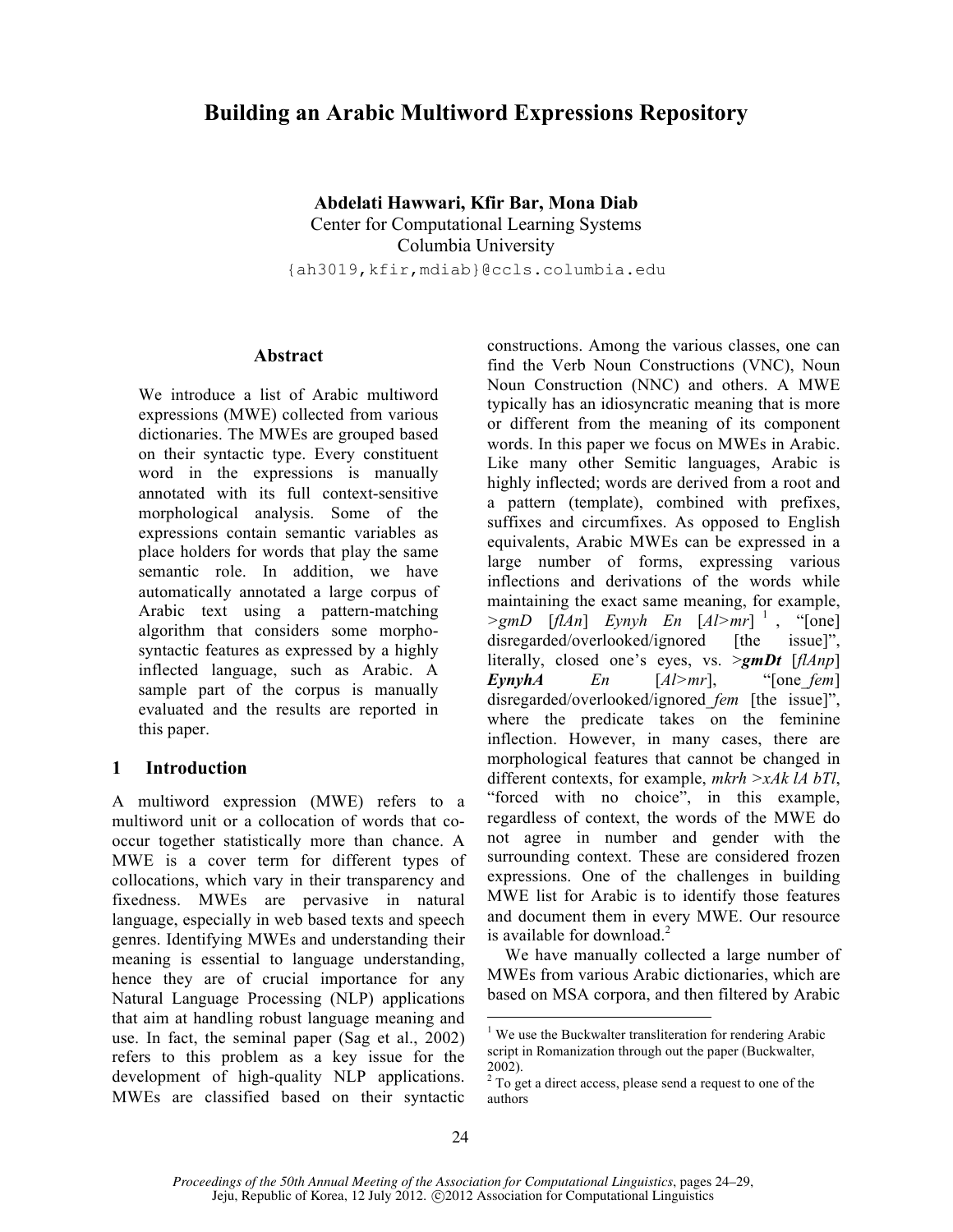native linguists. We then classified them based on their syntactic constructions, considering the relevant syntactic phenomena expressed in Arabic. The MWEs were manually annotated with the context-sensitive SAMA (Maamouri, 2010) morphological analysis for each word to assist an automated identification of MWEs in a large corpus of text. Part of the Arabic Gigaword 4.0 (Parker, 2009) is processed accordingly and the MWEs are annotated based on a deterministic algorithm considering different variants of every MWE in our list. There are diverse tasks that require a corpus with annotated MWEs, which have not been addressed in Arabic due to the lack of such a resource. However, a lot of attention is put on those tasks when implemented in English and other languages. Among those tasks, classifying MWEs in a running text is the most common one. Diab and Bhutada (2009) applied a supervised learning framework to the problem of classifying token level English MWEs in context. They used the annotated corpus provided by Cook (2008), a resource of almost 3000 English sentences annotated with VNC usage at the token level. Katz and Giesbrecht (2006) carried out a vector similarity comparison between the context of an English MWE and that of the constituent words using Latent Semantic Analysis to determine if the expression is idiomatic or not. In work by Hashimoto and Kawahara (2008), they addressed token classification into idiomatic versus literal for Japanese MWEs of all types. They annotated a corpus of 102K sentences, and used it to train a supervised classifier for MWEs. Using MWEs in machine translation is another application. Carpuat and Diab (2010) studied the effect of integrating English MWEs with a statistical translation system. They used the WordNet 3.0 lexical database (Fellbaum, 1998) as the main source for MWEs. Attia et al., in 2010, extracted Arabic MWEs from various resources. They focused only on nominal MWEs and used diverse techniques for automatic MWE extraction from cross-lingual parallel Wikipedia titles, machine-translated English MWEs taken from the English WordNet and the Arabic Gigaword 4.0 corpus. They found a large number of MWEs, however only a few of them were evaluated.

In this paper, we describe the process of manually creating a relatively comprehensive Arabic MWE list. We use the resulting list to tag MWE occurrences in context in a corpus.

The paper is organized as follows: In Section 2 we describe the process of creating the Arabic MWE list. Section 3 discusses the algorithm for automatic deterministic tagging of MWEs in running text, based on pattern matching. Sections 4 and 5 summarize the results of applying the pattern-matching algorithm on a corpus. Finally, we conclude in Section 6.

# **2 Arabic MWE List**

Our Arabic MWE list is created based on a collection of about 5,000 expressions, which is manually extracted from various Arabic dictionaries (Abou Saad, 1987; Seeny et al., 1996; Dawod, 2003; Fayed, 2007). Each MWE is preprocessed by the following steps: 1) cleaning punctuations and unnecessary characters, 2) breaking alternative expressions into individual entries, and 3) running MADA (Habash and Rambow, 2005; Roth et al, 2008) on each MWE individually for finding the context-sensitive morphological analysis for every word. Some of the extracted MWEs are originally enriched with placeholder generic words that play the same semantic role in the context of the MWE. That set of generic words is manually normalized and reduced to a group of types, as shown in Table 2.

| <b>Generic Type</b> | Semantic      | Example             |
|---------------------|---------------|---------------------|
|                     | Role          |                     |
| flAn                | Agent/Patient | gr <b>flAn</b> EynA |
| "so-and-so"         |               | "pleased            |
| a person            |               | someone"            |
| $k^*A$              | Goal          | $E[Y HS Ab k* A$    |
| "something"         |               | "at the expense of  |
| an object           |               | that/this"          |
| $\langle mr$        | Source        | $\leq m r$ Abn ywmh |
| "something"         |               | "something very     |
| an issue            |               | new"                |

Table 1 – Generic Types

Generic words are sometimes provided with or without additional clitics. For example, in the MWE *lEbt* [*bflAn***]** *AldnyA*, literally, "the world played-passive with so-and-so:", which could be translated as "life played havoc with so-and-so", the word *bflan* "to so-and-so" has the preposition *b* "with" cliticized to it. Every word that substitutes a generic word (an instantiation) has to comply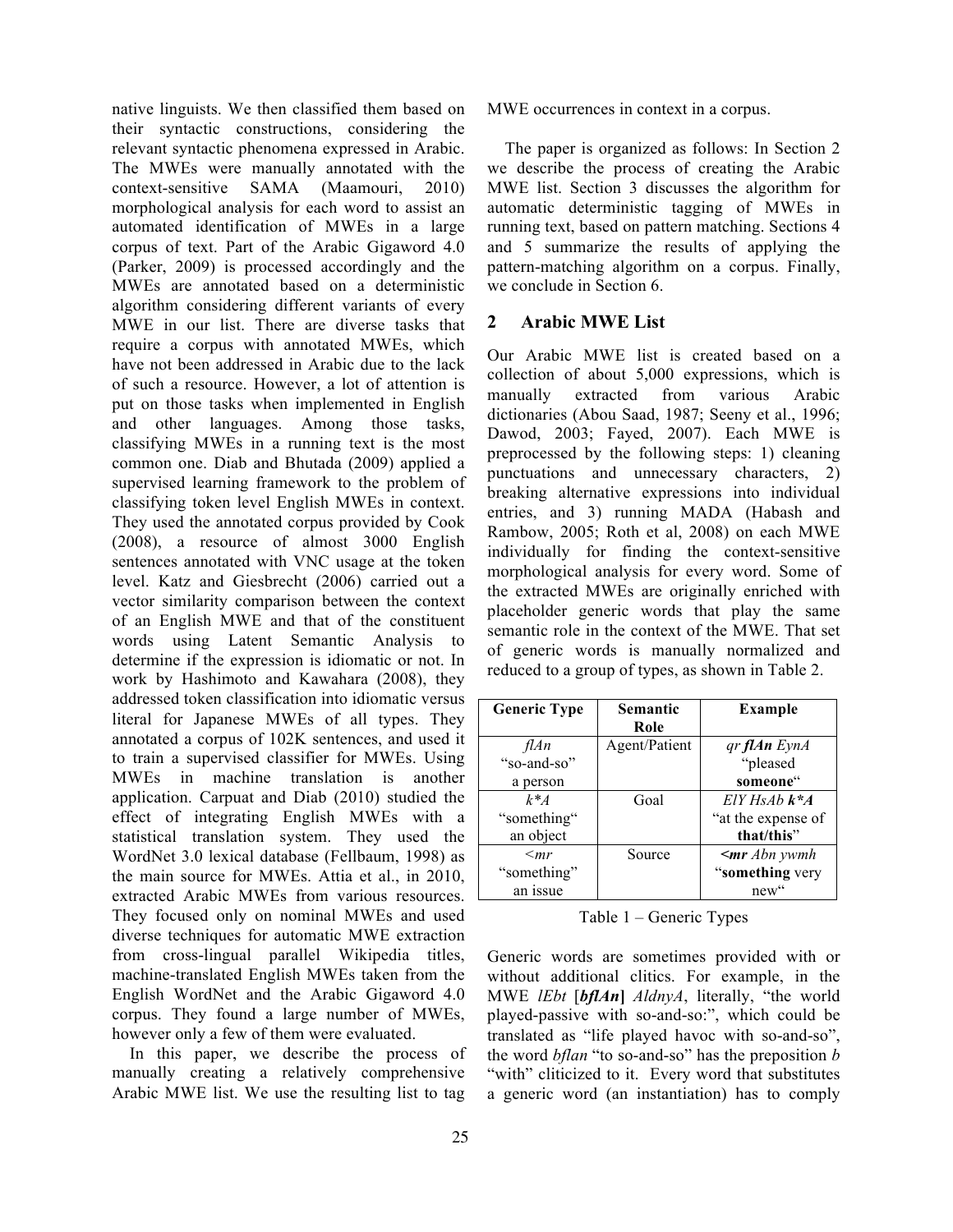with the morphological features of the context surrounding it.

The automatic preprocessing steps we ran on the list are followed by a series of manual ones. We found that the short context we had for every MWE was not sufficient for MADA to return the correct analysis with reasonable precision. Therefore, we had to go over the results and manually select the correct analysis for each word in every MWE. Generic words are also assigned with their correct analysis in context.

The class of each MWE is assigned manually. Arabic is highly inflected; therefore many MWE classes can be identified. However, in this paper, we focus only on the major ones. The following classes are used: Verb-Verb Construction (VVC) as in *>xZ* [*flAn*] *w>ETY* "give and take"; Verb-Noun Construction (VNC), for example, *md* [*flAn*] *Aljswr* "[someone] built bridges" as in *extending the arms of peace*; Verb-Particle Construction (VPC) as in *mDY* [*flAn*] *fy* "[someone] continues working on"; Noun-Noun Construction (NNC) as in *Enq {lzjAjp* "bottleneck"; Adjective Noun Construction (ANC) as in [*flAn*] *wAsE {l&fq* "[someone] broad-minded".

The final list comprises 4,209 MWE types. Table 2 presents the total number of MWE types for each category.

| <b>MWE Category Type</b> | Number |
|--------------------------|--------|
| VVC.                     |        |
| VNC                      | 1974   |
| VPC.                     | 670    |
| NNC                      | 1239   |
| ANC.                     | 285    |

Table 2 – Arabic MWEs by category types

#### **3 Deterministic Identification of Arabic MWEs**

We developed a pattern-matching algorithm for discovering MWEs in Arabic running text. The main goal of this algorithm is to deterministically identify instances of MWEs from the list in a large Arabic corpus, considering some morphological as well as syntactic phenomena. We use the Arabic Gigaword 4.0  $(AGW)$ . <sup>3</sup> To capture the large number of morpho-syntactic variations of the MWEs in context, the pattern-matching algorithm is designed to use some of the information available from the selected morphological analysis for every MWE word, as well as shallow-syntactic information that we automatically assigned for every word in the corpus.

One of our immediate intentions is to use the list of MWEs for learning how to statistically classify new ones in running text. Therefore, we begin here with annotating a large part of the AGW corpus with all the occurrences a MWE given in the list. In order to make some shallow-syntactic features available for the pattern-matching algorithm, we pre-processed the AGW with AMIRAN, an updated version of the AMIRA tools (Diab et al., 2004, 2007). AMIRAN is a tool for finding the context-sensitive morpho-syntactic information. AMIRAN combines AMIRA output with morphological analyses provided by SAMA. AMIRAN is also enriched with Named-Entity-Recognition (NER) class tags provided by (Benajiba et al., 2008). For every word, AMIRAN is capable of identifying the clitics, diacritized lemma, stem, full part-of-speech tag excluding case and mood, base-phrase chunks and NER tags. Part of this information was used in previous work for processing English MWEs.

When looking for Arabic MWEs in the preprocessed corpus, there are two important issues that the pattern-matching algorithm is addressing: morphological variations and gaps. We now elaborate further on each one of them.

**Morphological variations:** As mentioned above, Arabic is highly inflected; clitics may be attached to reflect definiteness, conjunction, possessive pronouns and prepositions. This fact forces the pattern-matching algorithm to match words on a more abstract level then their surface form. The algorithm considers different levels of representation for each of the words. Those levels are matched based on the information provided by AMIRAN on corpus words, on the one hand, and the morphological analyses that are selected manually for every MWE word on the other hand. In the experiment reported here, we match words on the lemma level. The lemma provided by AMIRAN and the one manually chosen by MADA/SAMA analyses are taken from the same pool, hence matching is enabled. It is worth noting

 $\frac{1}{3}$  $\overline{\mathbf{3}}$ 

http://www.ldc.upenn.edu/Catalog/catalogEntry.jsp?catalogId =LDC2009T30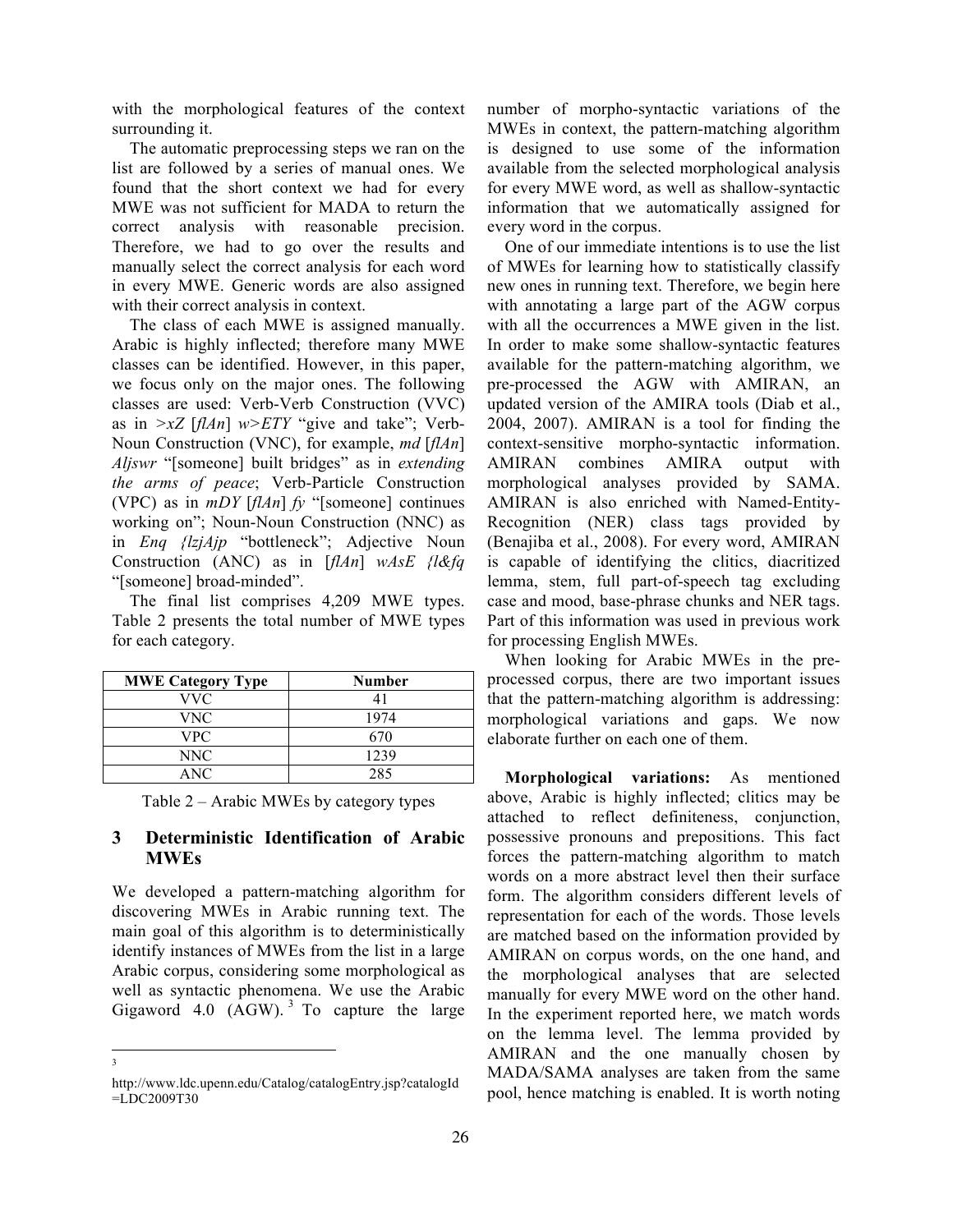that in Arabic, the lemma is a generic name for a group of words that can be derived from one of its underlying stems, sharing the same meaning. For instance, the noun *bnt* "girl" and its plural form *bnAt* "girls" are reduced to the same lemma form *bnt*. Obviously, perfect and imperfect forms of a verb are also assigned to the same lemma. A lemma form does not include the clitics; for every corpus word, this information is recorded by AMIRAN. Since clitics are in many cases important for matching MWES, the patternmatching algorithm considers them. For example, in the MWE:  $\langle x^*$  [*flAn*] *bAlv* $\langle r,$  "[so-and-so] requited", the proclitic *b* "with" expressed in the last word, is important for matching.

**Gaps:** Sometimes a MWE can be found with additional words such as modifiers that are not part of the original MWE expression words. For instance, the MWE: *wDEt AlHrb <wzArhA*, "the war is over", is found in the text: *wDEt AlHrb AlEAlmyp AlvAnyp <wzArhA*, "the second world war is over". The nominal modifiers *AlEAlmyp AlvAnyp* ("second world…") are not present in the original MWE taken from the list, and therefore considered as gap fillers. To be able to identify gaps of MWEs in context, the pattern-matching algorithm uses the part-of-speech and base-phrase tags provided for every word by AMIRAN. In the reported experiment, we allowed an MWE to be matched over gaps of noun-phrases complementing MWE words. In other words, we allowed every MWE noun to be matched with a complete non-recursive noun-phrase that appears in the text. The matching is performed only on the first noun of the containing noun-phrase, restricting our approach using only noun-phrases expressing the head noun in the beginning of a phrase. For instance, in the previous example *AlHrb AlEAlmyp AlvAnyp*, "the Second World War", is a noun-phrase with a first noun word *AlHrb* "the war". This noun-phrase matches the word *AlHrb* "the war" from the list MWE *wDEt AlHrb <wzArhA* "the war is over", hence allowing the entire MWE to be found. Obviously, allowing gaps of any types would have increased the recall but on the other hand a large number of false positive MWEs would have been identified. Currently, only noun-phrases are considered as potential gap fillers. Considering other phrase types is left for future work. We plan on identifying the types of potential gap fillers and correlating them with the various MWE types.

One of the remaining problems with identifying MWEs deterministically in a running text is that the exact MWE words can be found in a text, however given the context, in some cases they are not idiomatic. This is the case for many VNCs for instance. Hence, they are not a unified concept  $-$  a word with gaps -- as in our definition of a MWE usage. Accordingly a token MWE classifier is required to identify such cases, teasing idiomatic from literal MWEs apart.

#### **4 Building MWE Annotated Corpus**

We ran the pattern-matching algorithm on a large part of the AGW after we pre-processed the documents with AMIRAN. Overall, we had 250 million tokens and found 481,131 MWE instances. Table 3 summarizes the exact number of MWEs that we found, grouped by their class type.

The matching was performed on the lemma level constraining the search with clitic matching. Gaps are restricted only to noun-phrases at this time, as mentioned above. The output of this process follows the Inside Outside Beginning (IOB) annotation scheme. In fact, the output files are based on the same input AMIRAN files, enriched with O, B/I-MWE tags as found by the pattern-matching algorithm. Figure 1 shows how a complete sentence, containing a MWE, is annotated by the pattern-matching algorithm.

| <b>MWE Category Type</b> | <b>Number</b> |
|--------------------------|---------------|
| VVC                      | 576           |
| VNC                      | 64,504        |
| VPC.                     | 75,844        |
| NNC                      | 316,393       |
| ANC                      | 23,814        |

Table 3 – Annotated MWEs by class

# **5 Evaluation**

The annotations are manually evaluated by a native speaker of Arabic. We sub sampled the corpus and examined each MWE instance that is identified by the pattern-matching algorithm. Table 4 shows our findings. Each row represents one category type. The middle column shows the number of instances evaluated, followed by the number of unique MWE types. In the last column, the number of correct instances as it was examined in context, is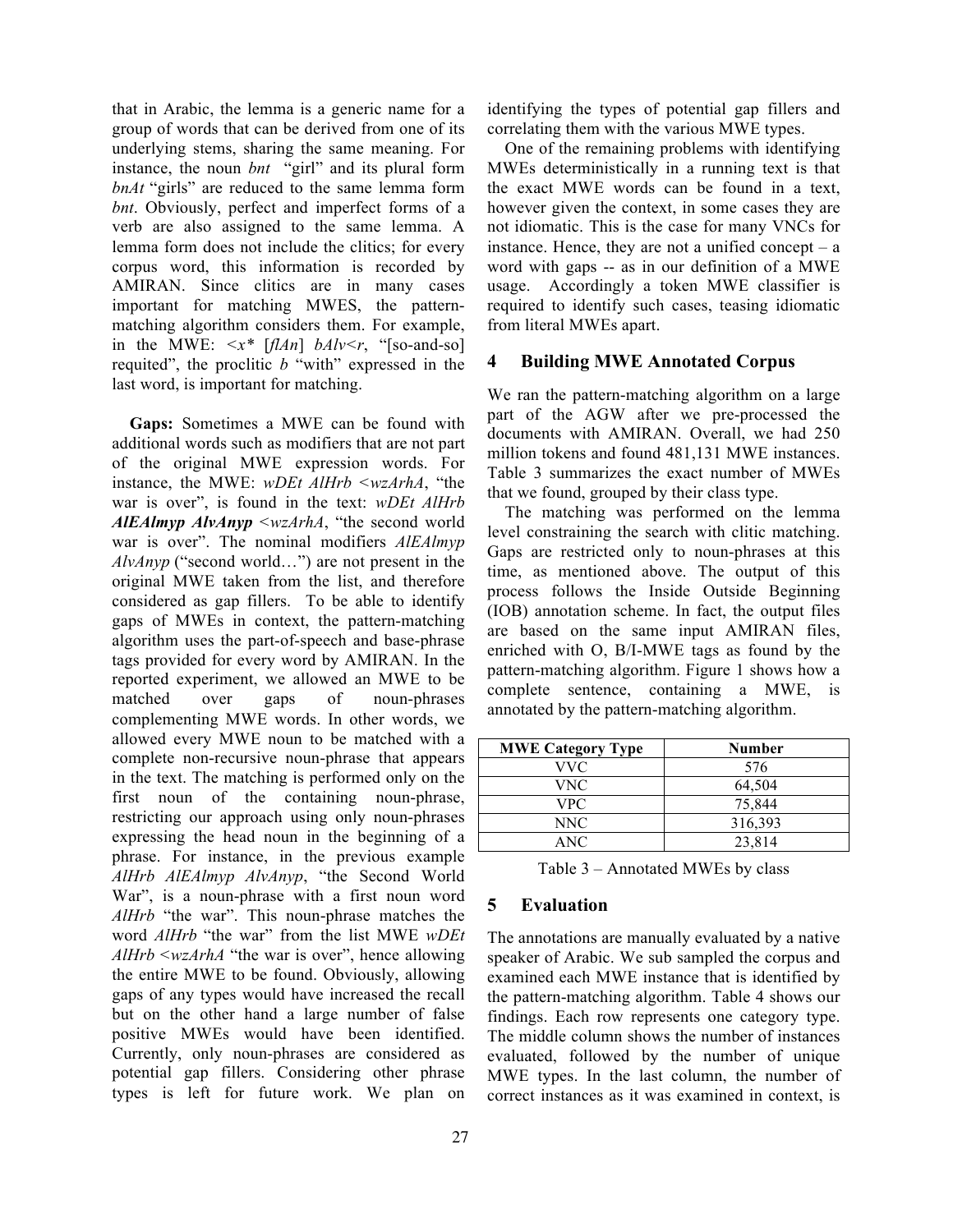reported. The correctness of an instance is determined by its context. Remember that MWEs are not only matched statically; generic words, gaps and inflections may cause the patternmatching algorithm to annotate expressions with an MWE type, incorrectly.

| Word     | Lemma                 | POS         | <b>NER</b> | <b>MWE</b>  |
|----------|-----------------------|-------------|------------|-------------|
| swlAnA   | suwlAnA               | <b>NN</b>   | $I-OR$     | O           |
|          |                       | <b>PUNC</b> | $\Omega$   | O           |
| AlAtHAd  | $\leq$ it $\sim$ iHAd | NN          | $B-GP$     | O           |
| AlAwrwby | Auwrub $\sim$ iy      | <b>NN</b>   | $I-GP$     | O           |
| $W+$     | wa+                   | CC          | O          | O           |
| wA\$nTn  | wA\$inoTuwn           | <b>NNP</b>  | $B-GP$     | $\Omega$    |
| vsEvAn   | saEaY-a               | VBPMD3      | O          | O           |
| $^{1+}$  | $1i+$                 | IN          | O          | $\Omega$    |
| AyjAd    | AiyjAd                | <b>NN</b>   | O          | O           |
| Alyp     | $\parallel$ iy~ap     | <b>NNFS</b> | O          | O           |
| $1+$     | $1i+$                 | IN          | O          | O           |
| wqf      | waqof                 | NN          | O          | $\Omega$    |
| ATIAq    | Talaq                 | NN          | O          | <b>B-MW</b> |
| $Al+$    | $Al+$                 | DET         | O          | <b>I-MW</b> |
| nAr      | nAr                   | NN          | O          | <b>I-MW</b> |

Figure 1 – Annotated sentence example

| MWE         | <b>Evaluated Instances</b> | Correct          |
|-------------|----------------------------|------------------|
| <b>Type</b> |                            | <b>Instances</b> |
| VVC         | $111(2$ types)             |                  |
| VNC         | 157 (34 types)             | 154              |
| VPC         | 161 (32 types)             | 125              |
| NNC.        | 155 (26 types)             |                  |

Table 4 – Evaluation Results

The evaluation set is relatively small. Nevertheless, one can see that in most cases the annotations are correct. For the VNC, the pattern matching algorithm achieves an accuracy of 98%, for VPC, we get an accuracy of 77.6%, and NNC we achieve an accuracy of 99%. It is worth noting that NNCs are the only category that employs the gapping. The VVC category contains only a few MWE types, in the sampled set we evaluated 111 instances of merely two different types from which, one was constantly identified incorrectly by the algorithm and it constitutes the majority of the instances (109 instances).

# **6 Conclusions**

In this paper we have introduced a list of MWEs in Arabic. The MWEs are enriched with morphological information that was carefully assigned to every word. A large part of the Arabic Gigaword 4.0 was deterministically annotated using a pattern-matching algorithm, considering morphological variations as expressed by Arabic and some potential gaps. A sample of the corpus was manually evaluated with encouraging results. Building both resources is a first step toward our research in the field of Arabic MWEs. Classifying the level of idiomaticity of the part of the MWE classes is one direction we are currently exploring.

# **Acknowledgment**

This paper is based upon work supported by the Defense Advanced Research Projects Agency (DARPA) under Contract No. HR0011-12-C-0014. Any opinions, findings and conclusions or recommendations expressed in this paper are those of the authors and do not necessarily reflect the views of DARPA.

# **References**

- Attia, Mohammed, Antonio Toral, Lamia Tounsi, Pavel Pecina and Josef van Genabith. 2010. Automatic extraction of Arabic multiword expressions. In *Proceedings of the 7th Conference on Language Resources and Evaluation, LREC-2010*, Valletta, Malta.
- Abou Saad, Ahmed. 1987. A Dictionary of Arabic Idiomatic Expressions (mu'jm altrakib wala'barat alastlahiah ala'rbiah alkdim mnha walmould). *Dar El Ilm Lilmalayin*.
- Benajiba, Yassine, Mona Diab and Paolo Rosso. 2008. Arabic Named Entity Recognition: An SVM-based approach. In *Proceedings of the Arab International Conference on Information Technology, ACIT-2008*, Tunisia.
- Buckwalter, Tim. 2002. Buckwalter Arabic Morphological Analyzer Version 1.0. LDC catalog number LDC2002L49, ISBN 1-58563-257-0.
- Carpuat, Marine and Mona Diab. 2010. Task-based Evaluation of Multiword Expressions: a Pilot Study in Statistical Machine Translation. *HLT-NAACL*.
- Cook, Paul, Afsaneh Fazly, and Suzanne Stevenson. 2008. The VNC-Tokens Dataset. In *Proceedings of the LREC Workshop on Towards a Shared Task for Multiword Expressions (MWE 2008)*, Marrakech, Morocco.